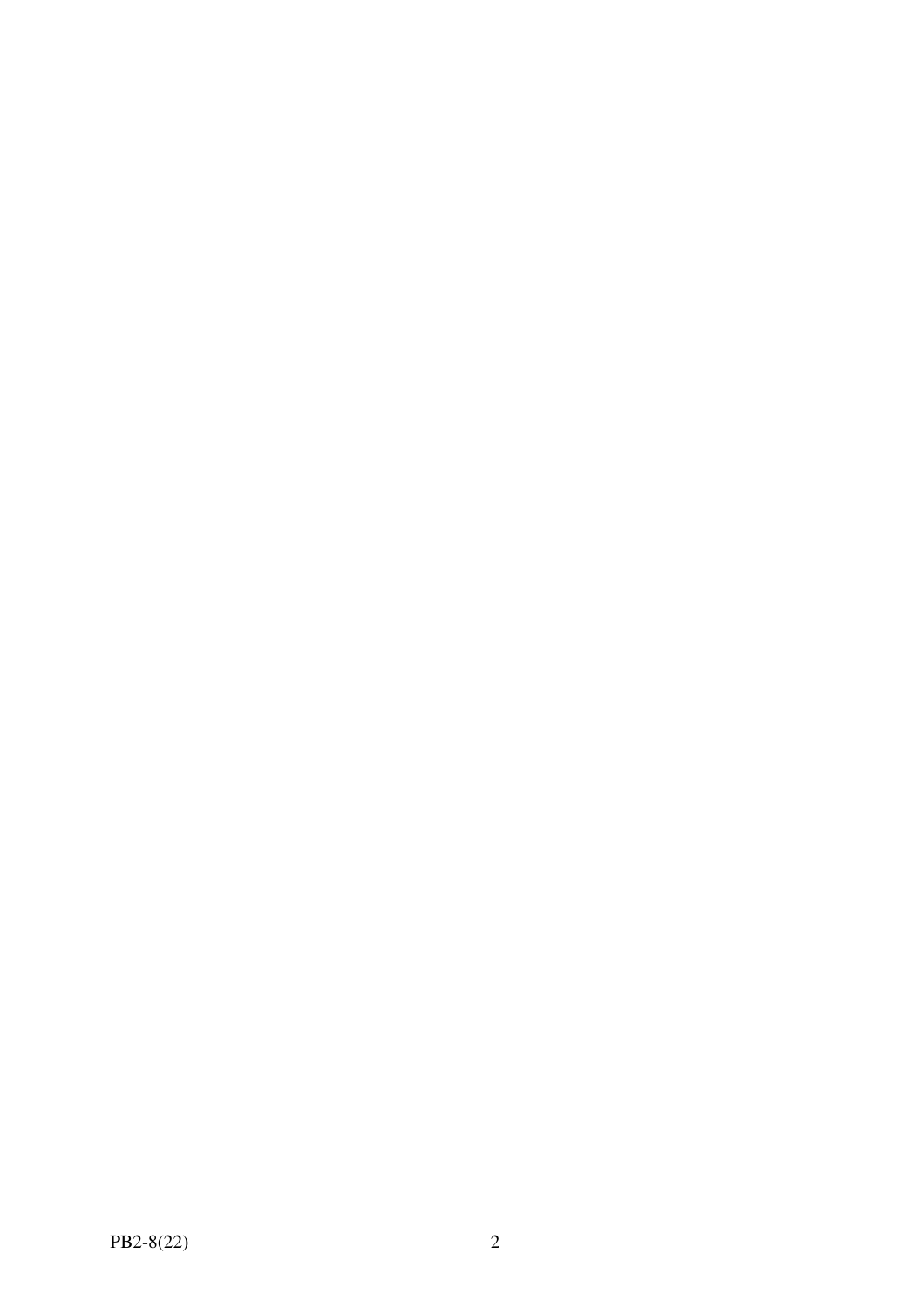## **PB2-8 (22)**

# **FLDWARN for the Logan Albert R basin**

### **1 December 2010 to 31 January 2011**

TO::BOM618 IDQ20815 Australian Government Bureau of Meteorology Queensland FLOOD WARNING FOR THE LOGAN AND ALBERT RIVERS Issued at 12:24 AM on Wednesday the 12th of January 2011 by the Bureau of Meteorology, Brisbane. The rainfall in the catchments of the Logan and Albert Rivers has continued to ease, with no significant rainfall totals in the last three hours. River levels along the Albert River have continued to ease overnight Tuesday, with river levels currently at or below the minor flood level. Major flooding is occurring in the Upper Logan River at Rathdowney with the river expected to fall below the major flood level Wednesday morning. Teviot Bk at Boonah is above the major flood level and falling. Moderate flooding is occurring in the Lower Logan River at Yarrahappini and South Maclean but levels are expected to remain below minor flood level at Waterford. Next Issue: The next warning will be issued at about 11am Wednesday. Latest River Heights: Palen Ck at Ward Road \* 3.15m falling 08:30 PM TUE 11/01/11 Albert R at Lumeah # 3.26m falling 10:59 PM TUE 11/01/11 Cainbable Creek at Dam Site  $*$  1.71m falling 08:30 PM TUE 11/01/11 Albert R at Beaudesert PS \* 6.88m falling 02:20 PM TUE 11/01/11 Canungra Ck at Benobble # 2.04m falling 10:57 PM TUE 11/01/11 Albert R at Bromfleet # 11.02m falling 11:08 PM TUE 11/01/11 Albert R at Wolffdene # 6.89m rising 10:48 PM TUE 11/01/11 Burnett Ck at Maroon Dam Inflow 2.97m falling 12:20 PM TUE 11/01/11 Burnett Ck at Maroon Dam # 209.87m rising 10:56 PM TUE 11/01/11 Logan R at Rathdowney # 9.7m falling 11:06 PM TUE 11/01/11 Running Ck at Dieckmans Br # 2.69m falling 10:52 PM TUE 11/01/11 Logan R at Dulbolla 11.1m rising slowly 06:00 PM TUE 11/01/11 Christmas Ck at Rudds Lane # 0.06m falling 10:46 PM TUE 11/01/11 Christmas Ck at Tramway Lane \* 4.77m falling 09:00 PM TUE 11/01/11 Logan R at Round Mountain # 13.67m falling 11:04 PM TUE 11/01/11 Logan R at Bromelton Weir TW \* 12.67m falling 08:20 PM TUE 11/01/11 Logan R at Beaudesert # 5.09m falling 11:02 PM TUE 11/01/11 Bromelton Dam # 44.34m steady 09:37 PM TUE 11/01/11 Teviot Bk at Croftby # 3.68m falling 08:07 PM TUE 11/01/11 Teviot Bk at Boonah # 7.1m falling 08:43 PM TUE 11/01/11 Logan R at Yarrahappini # 14.22m rising 11:07 PM TUE 11/01/11 Logan R at Maclean Br 13.82m rising 09:00 PM TUE 11/01/11 Logan R at Waterford 5.1m steady 07:45 PM TUE 11/01/11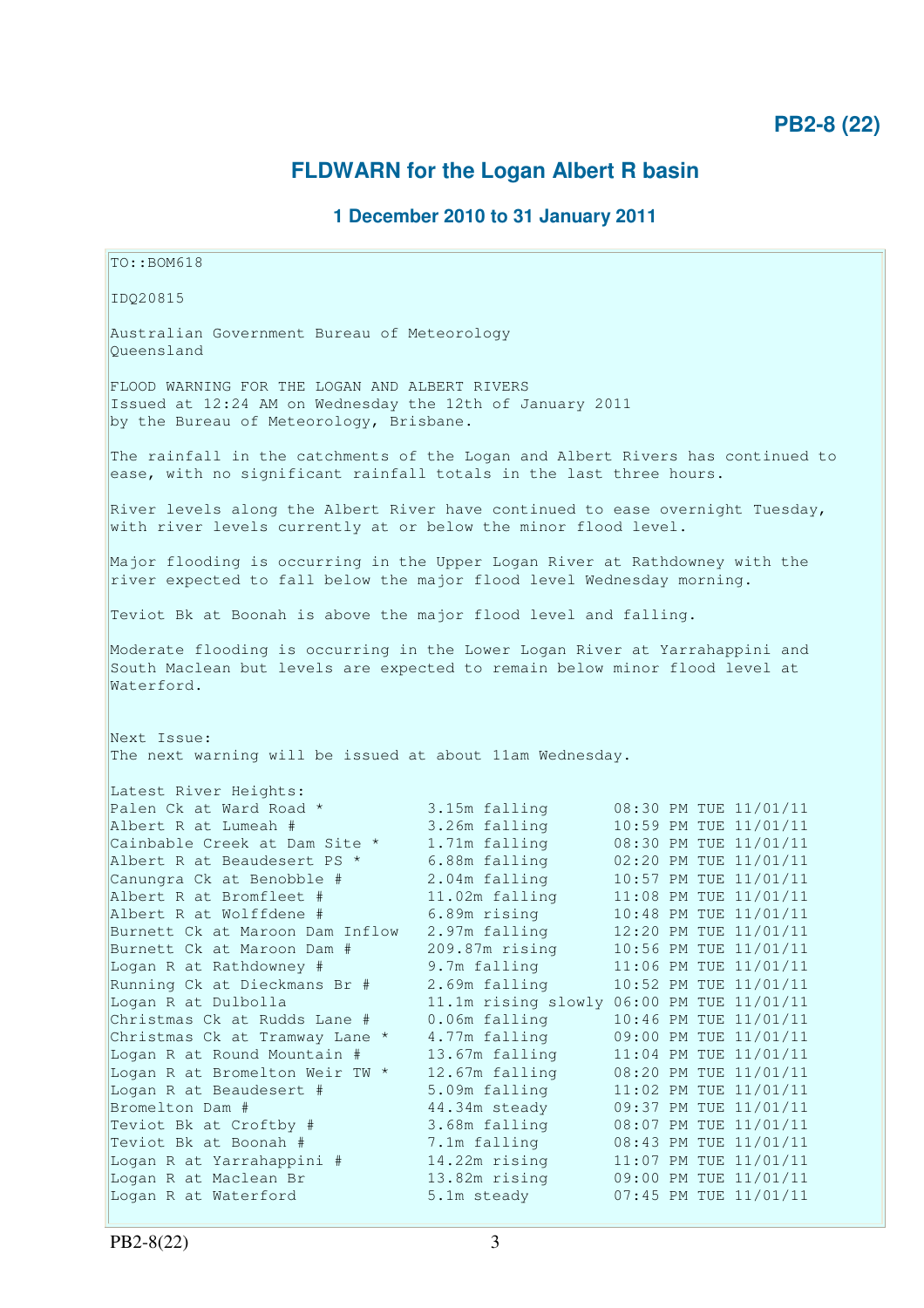$\vert \cdot \vert_*$  automatic station

Warnings and River Height Bulletins are available at http://www.bom.gov.au/qld/flood/ . Flood Warnings are also available on telephone 1300 659 219 at a low call cost of 27.5 cents, more from mobile, public and satellite phones.

TO::BOM618 IDQ20815 Australian Government Bureau of Meteorology Queensland FLOOD WARNING FOR THE LOGAN AND ALBERT RIVERS Issued at 10:01 AM on Wednesday the 12th of January 2011 by the Bureau of Meteorology, Brisbane. Rainfall has now eased over the catchment with only isolated showers forecast for Wednesday. Minor flooding is easing on the Albert River at Wolfdene. Moderate flooding is easing along the Upper Logan River between Rathdowney and Round Mountain. Major flooding is easing on Teviot Brook at Boonah. Moderate flooding is occurring in the Lower Logan River at Yarrahappini and South Maclean with minor flooding developing at Waterford later Wednesday. Predicted River Heights/Flows: Waterford: Peak around 6.4 metres (minor) later Wednesday. Next Issue: The next warning will be issued at about 2pm Wednesday. Latest River Heights: Albert R at Bromfleet # 8.17m falling 09:07 AM WED 12/01/11 Albert R at Bromfleet \* 8.39m falling 08:40 AM WED 12/01/11 Albert R at Wolffdene # 6.69m falling 08:51 AM WED 12/01/11 Logan R at Forest Home \* 2.5m falling 08:30 AM WED 12/01/11 Burnett Ck at Maroon Dam Inflow 2m falling 08:00 AM WED 12/01/11 Burnett Ck at Maroon Dam # 209.95m steady 07:03 AM WED 12/01/11 Logan R at Rathdowney # 6.1m falling 09:04 AM WED 12/01/11 Logan R at Rathdowney \* 6.36m falling 08:40 AM WED 12/01/11 Running Ck at Dieckmans Br # 2.19m falling 08:32 AM WED 12/01/11 Running Ck at Dieckmans Br \* 2.23m falling 08:00 AM WED 12/01/11 Logan R at Dulbolla 11.1m rising slowly 06:00 PM TUE 11/01/11 Christmas Ck at Rudds Lane # 0.01m steady 11:31 PM TUE 11/01/11 Christmas Ck at Tramway Lane \* 3.45m falling 08:00 AM WED 12/01/11 Logan R at Round Mountain \* 11.8m falling 08:40 AM WED 12/01/11 Logan R at Round Mountain # 11.52m falling 08:59 AM WED 12/01/11 Logan R at Bromelton Weir TW \* 12.7m falling 08:20 AM WED 12/01/11 Logan R at Beaudesert # 4.39m falling 09:07 AM WED 12/01/11 Bromelton Dam # 44.35m steady 08:57 AM WED 12/01/11 Teviot Bk at Croftby  $\star$  1.92m falling 07:00 AM WED 12/01/11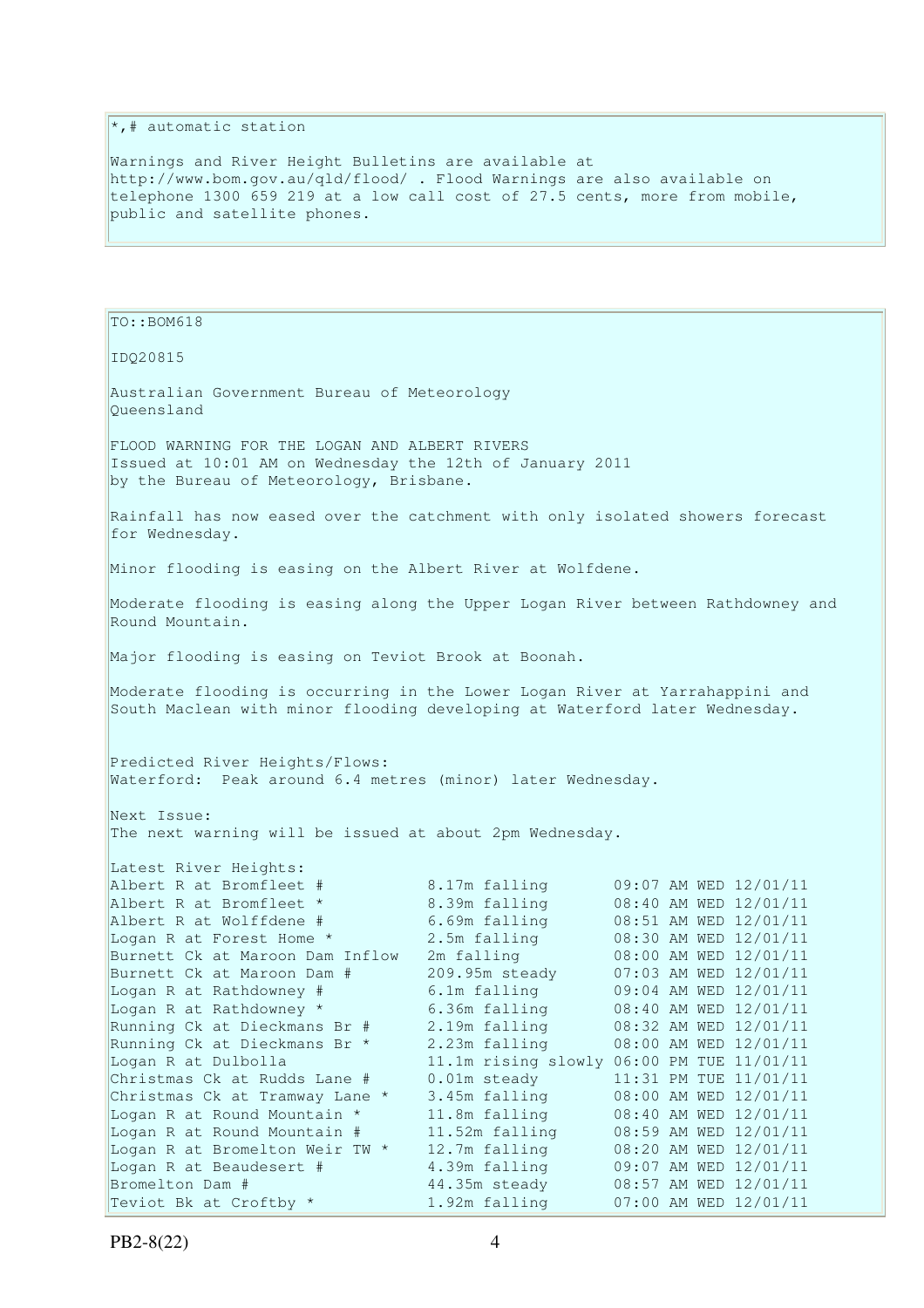Teviot Bk at Boonah # 7.1m falling 08:43 PM TUE 11/01/11 Logan R at Yarrahappini \* 15.28m rising 08:30 AM WED 12/01/11 Logan R at Yarrahappini # 14.97m falling 08:32 AM WED 12/01/11 Logan R at South Maclean \* 13.35m rising 08:30 AM WED 12/01/11 Logan R at Maclean Br 14.94m rising 09:00 AM WED 12/01/11 Logan R at Waterford 5.75m rising slowly 06:00 AM WED 12/01/11 Logan R at Waterford # 5.95m rising 09:11 AM WED 12/01/11  $*$  denotes automatic station. Warnings and River Height Bulletins are available at http://www.bom.gov.au/qld/flood/ . Flood Warnings are also available on telephone 1300 659 219 at a low call cost of 27.5 cents, more from mobile, public and satellite phones. TO::BOM618 IDQ20815 Australian Government Bureau of Meteorology Queensland FLOOD WARNING FOR THE LOGAN AND ALBERT RIVERS Issued at 2:06 PM on Wednesday the 12th of January 2011 by the Bureau of Meteorology, Brisbane. Minor flooding has generally eased along the Albert River. Moderate flooding is easing along the Upper Logan River between Rathdowney and Round Mountain. Minor flooding is easing on Teviot Brook at Boonah. Moderate flooding is nearing a peak in the Lower Logan River around the Yarrahappini to South Maclean area with minor flooding increasing at Waterford during Wednesday. At 1:40pm, the river level at Waterford was 6.2 metres and rising. Predicted River Heights/Flows: Waterford: Peak around 6.4 metres (minor) later Wednesday. Next Issue: The next warning will be issued at about 8pm Wednesday. Latest River Heights: Albert R at Beaudesert PS \* 6.88m falling 02:20 PM TUE 11/01/11 Canungra Ck at Benobble # 1.34m falling 01:20 PM WED 12/01/11 Canungra Ck at Benobble \* 2.99m falling 02:20 PM TUE 11/01/11 Albert R at Bromfleet # 7.02m falling 01:30 PM WED 12/01/11 Albert R at Wolffdene # 5.99m falling 01:21 PM WED 12/01/11 Logan R at Forest Home  $*$  2.41m rising 11:20 AM WED 12/01/11 Burnett Ck at Maroon Dam Inflow 1.94m falling 12:00 PM WED 12/01/11 Burnett Ck at Maroon Dam # 209.93m steady 01:03 PM WED 12/01/11 Logan R at Rathdowney # 5.35m falling 01:25 PM WED 12/01/11 Running Ck at Dieckmans Br # 1.99m falling 01:22 PM WED 12/01/11

Logan R at Dulbolla 11.1m rising slowly 06:00 PM TUE 11/01/11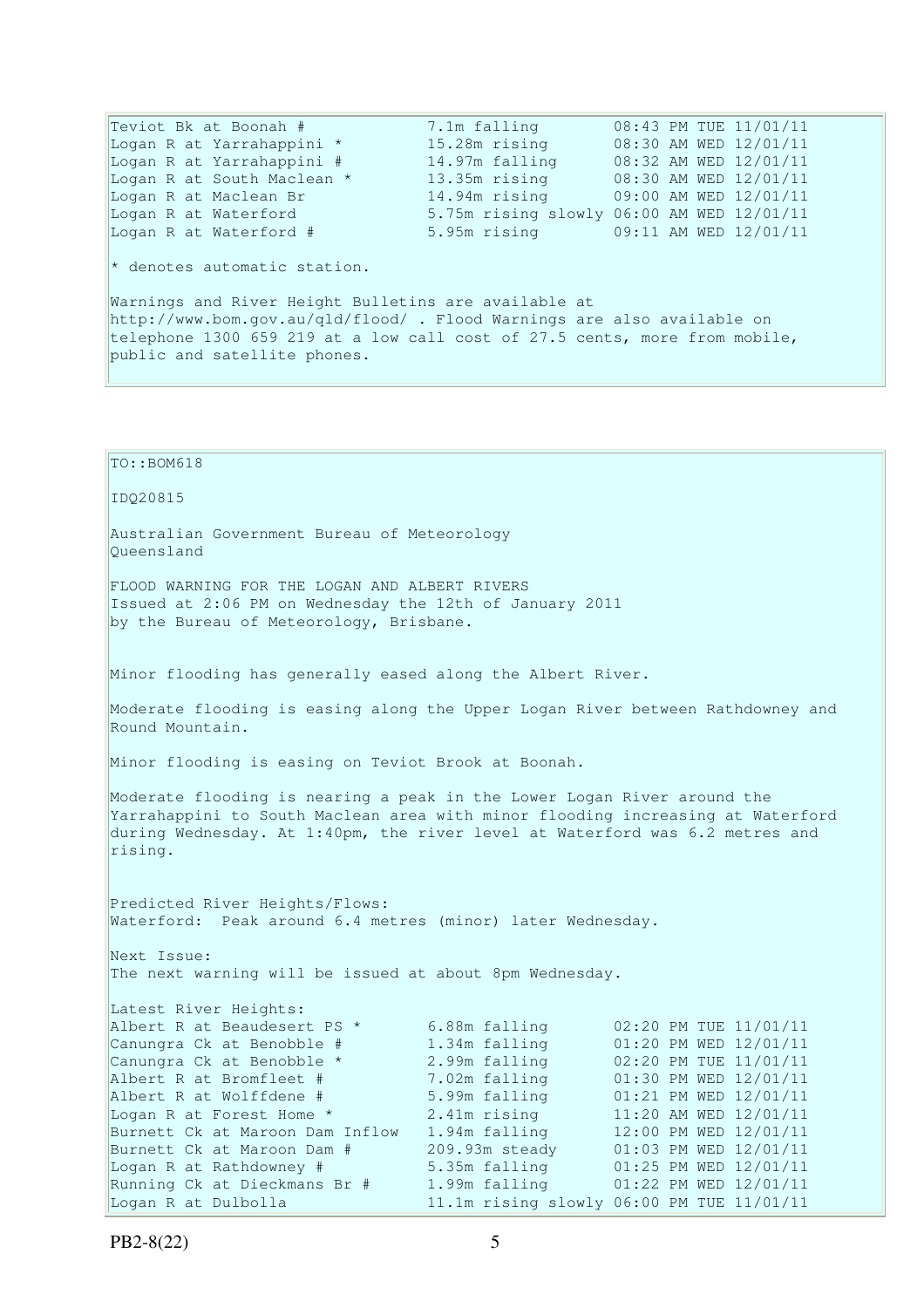Christmas Ck at Rudds Lane # 0.01m steady 11:31 PM TUE 11/01/11 Christmas Ck at Tramway Lane \* 3.2m falling 12:00 PM WED 12/01/11 Logan R at Round Mountain # 9.87m falling 01:32 PM WED 12/01/11 Logan R at Bromelton Weir TW \* 11.11m falling 12:00 PM WED 12/01/11 Logan R at Beaudesert # 4.24m falling 12:14 PM WED 12/01/11 Bromelton Dam # 44.34m steady 12:18 PM WED 12/01/11 Teviot Bk at Croftby # 1.68m falling 01:02 PM WED 12/01/11 Teviot Bk at Boonah # 4.45m falling 01:30 PM WED 12/01/11 Logan R at Yarrahappini # 15.12m steady 01:38 PM WED 12/01/11 Logan R at South Maclean \* 13.4m falling 11:45 AM WED 12/01/11 Logan R at Maclean Br 15.14m rising 11:00 AM WED 12/01/11 Logan R at Waterford 6.05m rising slowly 12:15 PM WED 12/01/11 Logan R at Waterford  $\#$  6.2m falling  $01:37$  PM WED  $12/01/11$  $\star$ , # denotes automatic station. Warnings and River Height Bulletins are available at http://www.bom.gov.au/qld/flood/ . Flood Warnings are also available on telephone 1300 659 219 at a low call cost of 27.5 cents, more from mobile, public and satellite phones.

TO::BOM618 IDQ20815 Australian Government Bureau of Meteorology Queensland FLOOD WARNING FOR THE LOGAN AND ALBERT RIVERS Issued at 7:35 PM on Wednesday the 12th of January 2011 by the Bureau of Meteorology, Brisbane. Minor flooding has generally eased along the Albert River. Moderate flooding is easing along the Upper Logan River between Rathdowney and Round Mountain. Minor flooding is easing on Teviot Brook at Boonah. Moderate flooding has peaked in the Lower Logan River around the Yarrahappini to South Maclean area. Macleans Bridge is currently peaking around 15.5 metres. At 7pm, the river level at Waterford was 6.5 metres and rising. Predicted River Heights/Flows: Waterford: Peak around 7.0 metres (minor) Thursday. Next Issue: The next warning will be issued at about 9am Thursday. Latest River Heights: Palen Ck at Ward Road \* 1.91m falling 05:10 PM WED 12/01/11 Albert R at Lumeah # 2.06m falling 06:39 PM WED 12/01/11 Cainbable Creek at Dam Site  $*$  1.33m falling  $05:00$  PM WED  $12/01/11$ Canungra Ck at Benobble # 1.19m falling 07:00 PM WED 12/01/11 Albert R at Bromfleet # 5.82m falling 07:07 PM WED 12/01/11 Albert R at Wolffdene # 4.74m falling 07:04 PM WED 12/01/11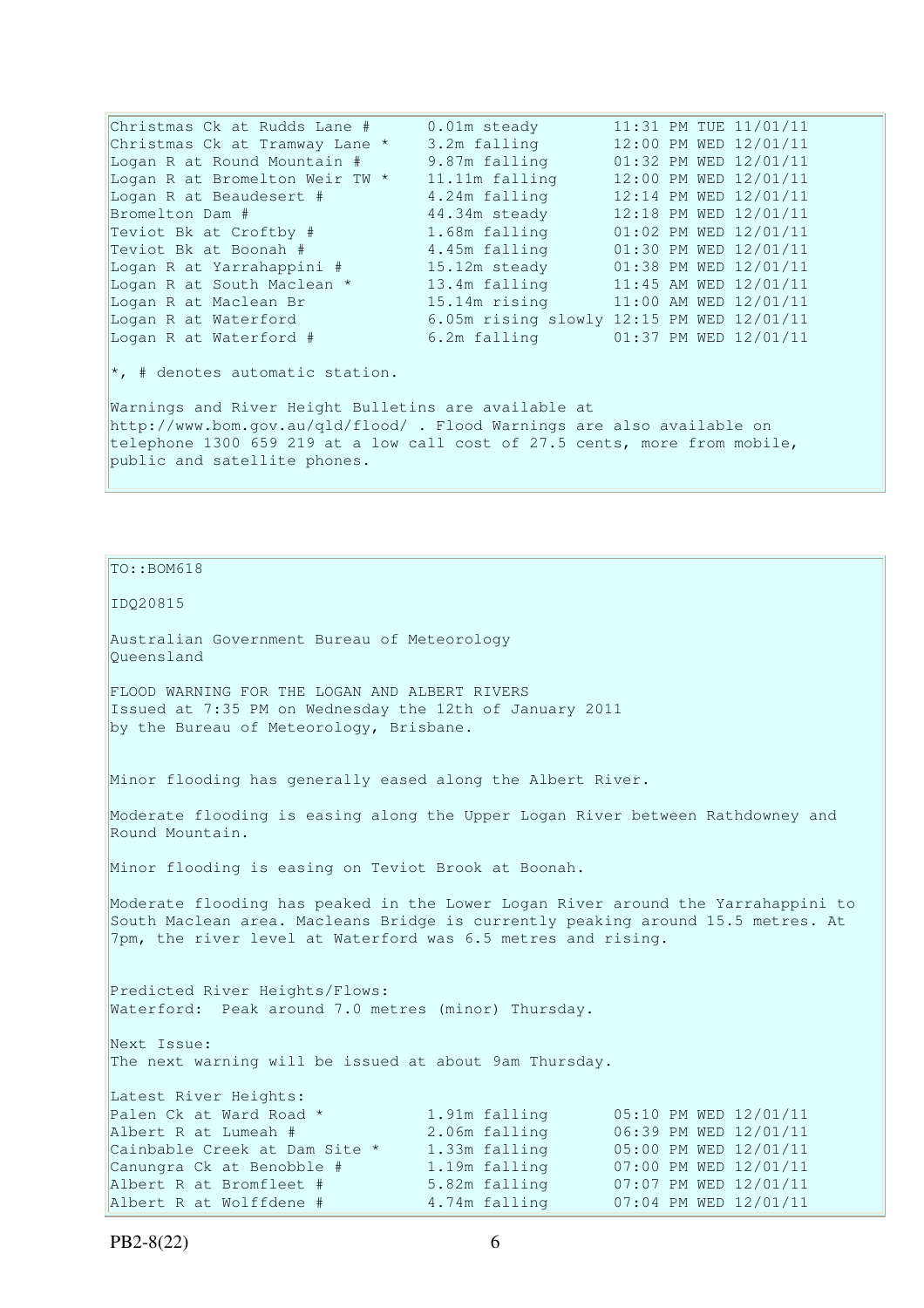| Logan R at Forest Home *                                                | 2.21m falling  | 05:00 PM WED 12/01/11                     |  |  |  |  |  |
|-------------------------------------------------------------------------|----------------|-------------------------------------------|--|--|--|--|--|
| Burnett Ck at Maroon Dam Inflow                                         | 1.87m falling  | 05:00 PM WED 12/01/11                     |  |  |  |  |  |
| Burnett Ck at Maroon Dam #                                              | 209.89m steady | 07:03 PM WED 12/01/11                     |  |  |  |  |  |
| Logan R at Rathdowney #                                                 | 4.75m falling  | 06:55 PM WED 12/01/11                     |  |  |  |  |  |
| Running Ck at Dieckmans Br #                                            | 1.94m steady   | 05:29 PM WED 12/01/11                     |  |  |  |  |  |
| Christmas Ck at Tramway Lane *                                          | 2.89m falling  | 05:00 PM WED 12/01/11                     |  |  |  |  |  |
| Logan R at Round Mountain #                                             | 8.52m falling  | 07:14 PM WED 12/01/11                     |  |  |  |  |  |
| Logan R at Bromelton Weir TW *                                          | 8.84m falling  | 05:40 PM WED 12/01/11                     |  |  |  |  |  |
| Logan R at Beaudesert #                                                 | 4.19m rising   | 06:34 PM WED 12/01/11                     |  |  |  |  |  |
| Bromelton Dam #                                                         | 44.35m steady  | 06:18 PM WED 12/01/11                     |  |  |  |  |  |
| Teviot Bk at Croftby #                                                  | 1.53m falling  | 06:27 PM WED 12/01/11                     |  |  |  |  |  |
| Teviot Bk at Boonah #                                                   | 3.95m falling  | 07:07 PM WED 12/01/11                     |  |  |  |  |  |
| Logan R at Yarrahappini #                                               |                | 14.82m falling 07:01 PM WED 12/01/11      |  |  |  |  |  |
| Logan R at South Maclean *                                              |                | 13.77m rising 04:15 PM WED 12/01/11       |  |  |  |  |  |
| Logan R at Maclean Br                                                   |                | 15.6m rising slowly 06:00 PM WED 12/01/11 |  |  |  |  |  |
| Logan R at Waterford                                                    |                | 6.4m rising slowly 06:00 PM WED 12/01/11  |  |  |  |  |  |
| $\star$ , # denotes automatic station.                                  |                |                                           |  |  |  |  |  |
| Warnings and River Height Bulletins are available at                    |                |                                           |  |  |  |  |  |
| http://www.bom.gov.au/qld/flood/ . Flood Warnings are also available on |                |                                           |  |  |  |  |  |

telephone 1300 659 219 at a low call cost of 27.5 cents, more from mobile, public and satellite phones.

 $\vert$ TO::BOM618

IDQ20815

Australian Government Bureau of Meteorology Queensland

FLOOD WARNING FOR THE LOGAN RIVER Issued at 6:32 AM on Thursday the 13th of January 2011 by the Bureau of Meteorology, Brisbane.

Minor to moderate flooding is easing along the Logan River between Rathdowney and Round Mountain, and between Yarrahappini and South Maclean. Minor flood levels are currently peaking at Waterford.

Minor flooding is easing in the upper Logan River between Rathdowney and Round Mountain. Moderate flooding is easing in the lower Logan River between Yarrahappini and South Maclean. A moderate flood peak to 15.65 metres at Maclean Bridge was recorded at 10pm Wednesday.

Minor flood levels remain steady near a peak at Waterford, where at 6am Thursday the river level was 7.0 metres.

Stream levels have eased below minor flood level in the Teviot Brook at Boonah.

Minor flooding also continues to slowly rise in Slacks Creek at Loganlea Road.

Weather Forecast: Isolated showers.

Next Issue: The next warning will be issued at about 4pm Thursday.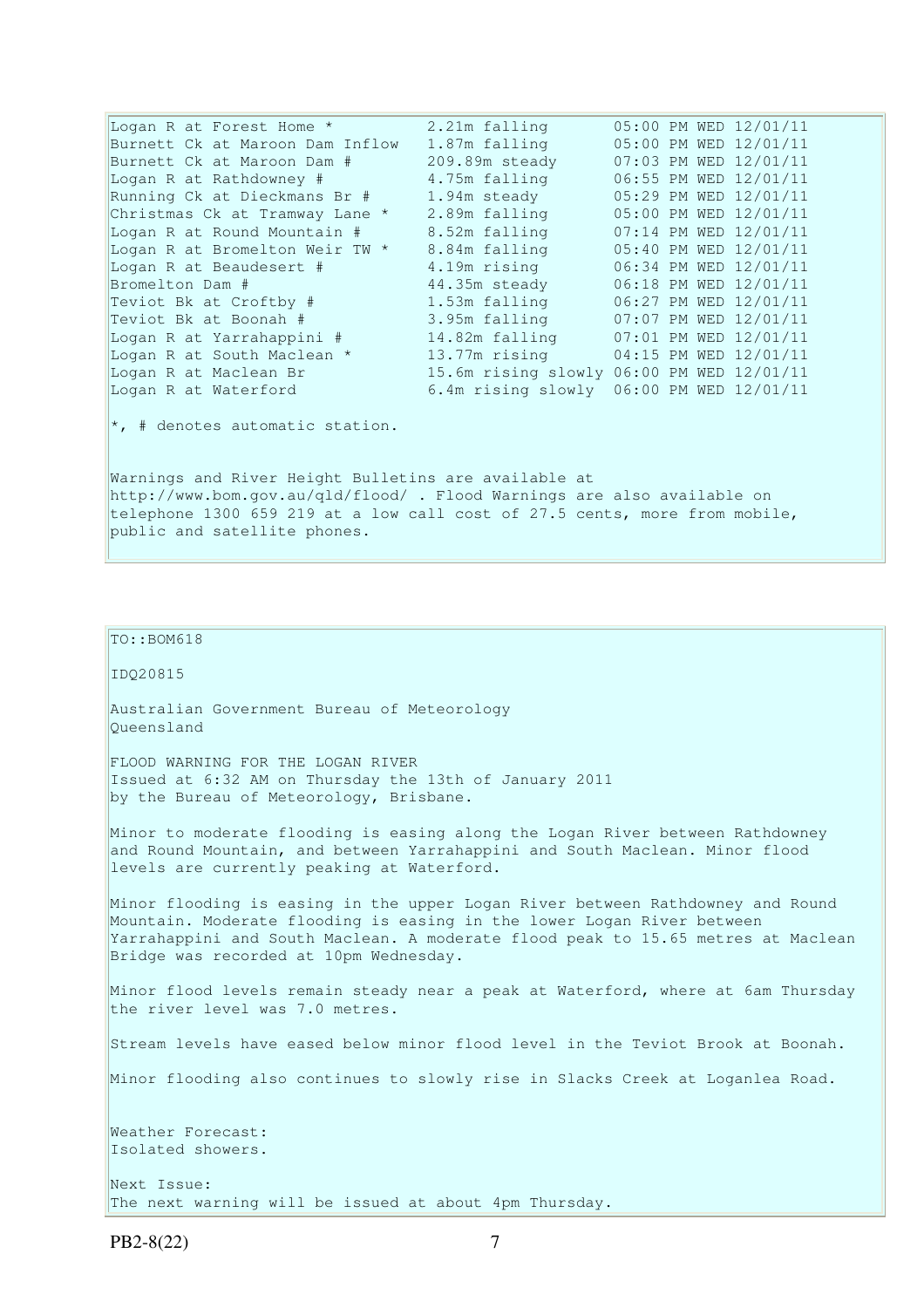Latest River Heights: Logan R at Forest Home \* 1.94m falling 05:00 AM THU 13/01/11 Logan R at Rathdowney # 4.1m falling 06:05 AM THU 13/01/11 Running Ck at Dieckmans Br # 1.79m steady 05:29 AM THU 13/01/11 Christmas Ck at Tramway Lane  $*$  2.51m falling  $05:00$  AM THU 13/01/11 Logan R at Round Mountain # 7.17m falling 05:54 AM THU 13/01/11 Logan R at Bromelton Weir TW  $*$  6.76m falling 05:40 AM THU 13/01/11 Logan R at Beaudesert # 4.19m steady 05:28 AM THU 13/01/11 Teviot Bk at Croftby  $\star$  1.41m steady 05:14 AM THU 13/01/11 Teviot Bk at Boonah # 3.2m falling 05:56 AM THU 13/01/11 Logan R at Yarrahappini # 12.92m falling 06:13 AM THU 13/01/11 Logan R at South Maclean \* 12.47m falling 05:30 AM THU 13/01/11 Logan R at Maclean Br 14.95m falling slowly 06:00 AM THU 13/01/11 Logan R at Waterford # 7m rising 06:02 AM THU 13/01/11 Slacks Ck at Reserve Park # 5.65m steady 06:14 AM THU 13/01/11 Scrubby Ck at First Ave Marsden # 7.37m steady 04:59 AM THU 13/01/11 Slacks Ck at Loganlea Rd # 5.37m rising 06:15 AM THU 13/01/11 Logan R at Riedel Rd Carbrook # 0.12m falling 06:05 AM THU 13/01/11

\*,# denotes automatic station.

Warnings and River Height Bulletins are available at http://www.bom.gov.au/qld/flood/ . Flood Warnings are also available on telephone 1300 659 219 at a low call cost of 27.5 cents, more from mobile, public and satellite phones.

#### TO::BOM618

IDQ20815

Australian Government Bureau of Meteorology Queensland

FLOOD WARNING FOR THE LOGAN RIVER Issued at 3:36 PM on Thursday the 13th of January 2011 by the Bureau of Meteorology, Brisbane.

Minor flooding continues to ease along the Logan River between Rathdowney and Round Mountain, and between Yarrahappini and South Maclean. The Logan River at Waterford reached a broad peak early on Thursday, and is currently holding steady with minor flooding.

Minor flooding is easing in the upper Logan River between Rathdowney and Round Mountain, and in the lower Logan River between Yarrahappini and South Maclean. A moderate flood peak of 15.65 metres at Maclean Bridge was recorded at 10pm Wednesday, and moderate flood levels have been easing during Thursday.

Minor flood levels remain steady at the peak at Waterford, where at 3:20pm Thursday the river level was 6.9 metres.

Minor flood levels are also peaking in Slacks Creek at Loganlea Road.

Weather Forecast: A shower or two.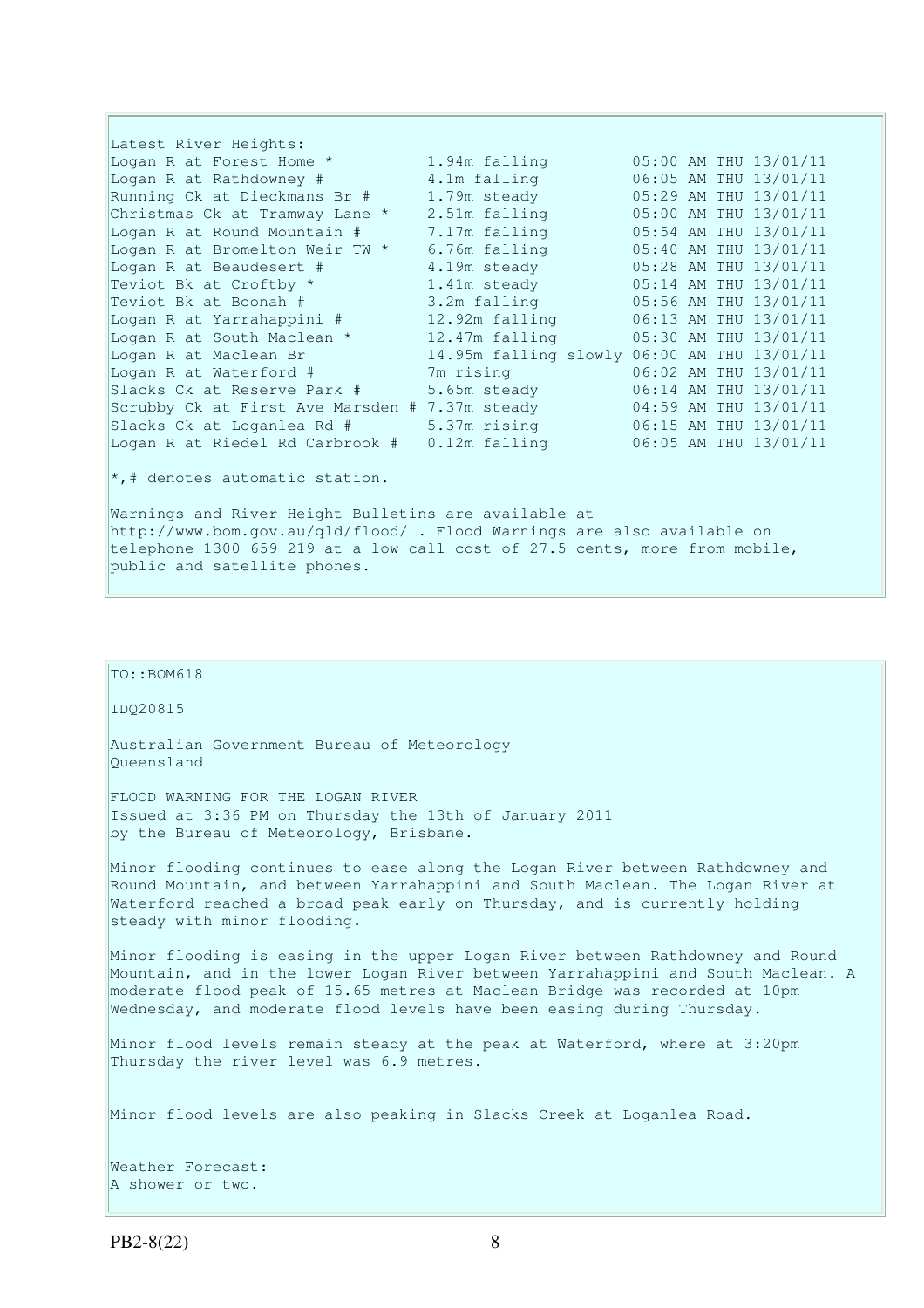| Next Issue:                                                                |                 |  |  |  |                       |  |  |
|----------------------------------------------------------------------------|-----------------|--|--|--|-----------------------|--|--|
| The next warning will be issued at about 10am Friday.                      |                 |  |  |  |                       |  |  |
| Latest River Heights:                                                      |                 |  |  |  |                       |  |  |
| Logan R at Forest Home *                                                   | 1.8m falling    |  |  |  | 02:00 PM THU 13/01/11 |  |  |
| Logan R at Rathdowney #                                                    | 3.75m falling   |  |  |  | 03:04 PM THU 13/01/11 |  |  |
| Running Ck at Dieckmans Br #                                               | 1.69m falling   |  |  |  | 12:42 PM THU 13/01/11 |  |  |
| Christmas Ck at Tramway Lane *                                             | 2.3m falling    |  |  |  | 02:00 PM THU 13/01/11 |  |  |
| Logan R at Round Mountain #                                                | 6.57m falling   |  |  |  | 02:33 PM THU 13/01/11 |  |  |
| Logan R at Bromelton Weir TW *                                             | 6.11m falling   |  |  |  | 02:40 PM THU 13/01/11 |  |  |
| Logan R at Beaudesert #                                                    | 3.89m falling   |  |  |  | 02:43 PM THU 13/01/11 |  |  |
| Teviot Bk at Croftby *                                                     | 1.34m steady    |  |  |  | 02:00 PM THU 13/01/11 |  |  |
| Teviot Bk at Boonah #                                                      | 2.8m steady     |  |  |  | 02:38 PM THU 13/01/11 |  |  |
| Logan R at Yarrahappini #                                                  | 10.82m falling  |  |  |  | 03:01 PM THU 13/01/11 |  |  |
| Logan R at South Maclean *                                                 | 10.89m falling  |  |  |  | 02:30 PM THU 13/01/11 |  |  |
| Logan R at Maclean Br                                                      | 14.49m falling  |  |  |  | 09:00 AM THU 13/01/11 |  |  |
| Logan R at Waterford #                                                     | 6.95m rising    |  |  |  | 03:00 PM THU 13/01/11 |  |  |
| Slacks Ck at Reserve Park #                                                | 5.6m falling    |  |  |  | 01:07 PM THU 13/01/11 |  |  |
| Scrubby Ck at First Ave Marsden # 7.22m falling                            |                 |  |  |  | 02:17 PM THU 13/01/11 |  |  |
| Slacks Ck at Loganlea Rd #                                                 | 5.47m steady    |  |  |  | 01:22 PM THU 13/01/11 |  |  |
| Logan R at Riedel Rd Carbrook #                                            | $0.07$ m rising |  |  |  | 02:45 PM THU 13/01/11 |  |  |
| *# denotes automatic station                                               |                 |  |  |  |                       |  |  |
| Warnings and River Height Bulletins are available at                       |                 |  |  |  |                       |  |  |
| http://www.bom.gov.au/qld/flood/ . Flood Warnings are also available on    |                 |  |  |  |                       |  |  |
| telephone 1300 659 219 at a low call cost of 27.5 cents, more from mobile, |                 |  |  |  |                       |  |  |

#### TO::BOM618

public and satellite phones.

IDQ20815

Australian Government Bureau of Meteorology Queensland

FINAL FLOOD WARNING FOR THE LOGAN RIVER Issued at 6:06 AM on Friday the 14th of January 2011 by the Bureau of Meteorology, Brisbane.

Minor flooding continues to ease along the Logan River between Rathdowney and Round Mountain, and between Yarrahappini and South Maclean. River levels further downstream at Waterford have also eased below minor flood level, and should continue to ease during Friday.

At 6am Friday, the river level at Waterford was 5.55 metres and easing.

Minor flooding is also easing in Slacks Creek at Loganlea Road.

Weather Forecast: Mostly fine, only isolated showers. Next Issue: This is the final warning. River Height Bulletins will continue to be issued. Latest River Heights: